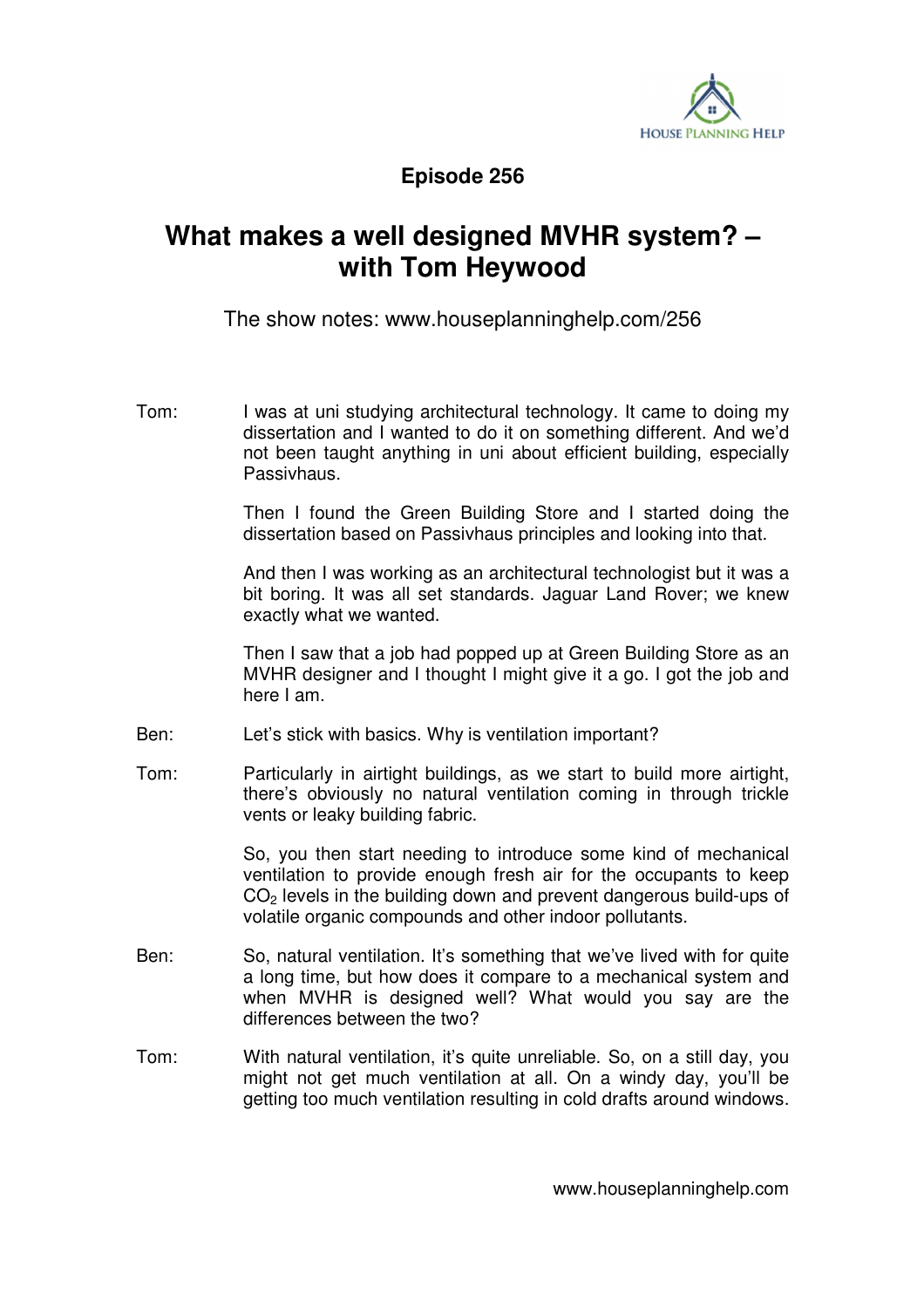

You might get more ventilation on one side of the building where the wind is hitting than the other side.

 So, it's quite unreliable. You can't deliver a certain amount of air to each space depending on the use. Whereas with mechanical ventilation, combined with an airtight envelope, you can deliver a certain amount of air to each space depending on the uses. So, a double bedroom will get more supply air than a single bedroom. And you can be quite accurate with that when you come to the commissioning process.

 And instead of extracting all the air and just dumping all the heat outside, it makes sense to recover as much heat as you can from the air so that you're in turn driving your heating load down.

- Ben: As you get more and more airtight, at what point does it make sense to have mechanical ventilation? With Passivhaus it's easy because you're going the whole hog. But as you increase that airtightness?
- Tom: As a rough guide, when you get to less than five air changes per hour, that's when you need to start introducing some kind of mechanical ventilation, whether it's MEV, which is just extracting, not supplying and not recovering any heat. So, as you're extracting, you're creating a negative pressure in the building which drives air in from outside. Again, the problem is cold drafts and cooling of the building.

 MVHR starts to make sense when you get down to three air changes per hour because then there's not as much cooling going on with natural ventilation coming in. So, it makes sense to start recovering the heat and putting it back into the building. And MVHR is most optimal obviously the more airtight you get. So, down to Passivhaus levels is ideal.

- Ben: What is an MVHR machine? We know it's a fan, but there's more to it than that?
- Tom: Yes. So, you've got two fans, a supply and an extract, and a heat exchanger. So, as we extract air from bathrooms, shower rooms, utility rooms, kitchens, anywhere where there's stale, moist air being produced, we extract the air from there. It goes back to the heat exchanger, which is where the fans are, and the incoming air recovers the heat from that extract air. So, you get a nice, fresh air coming in, picking up that heat, and that is then supplied to the habitable rooms – living rooms and bedrooms.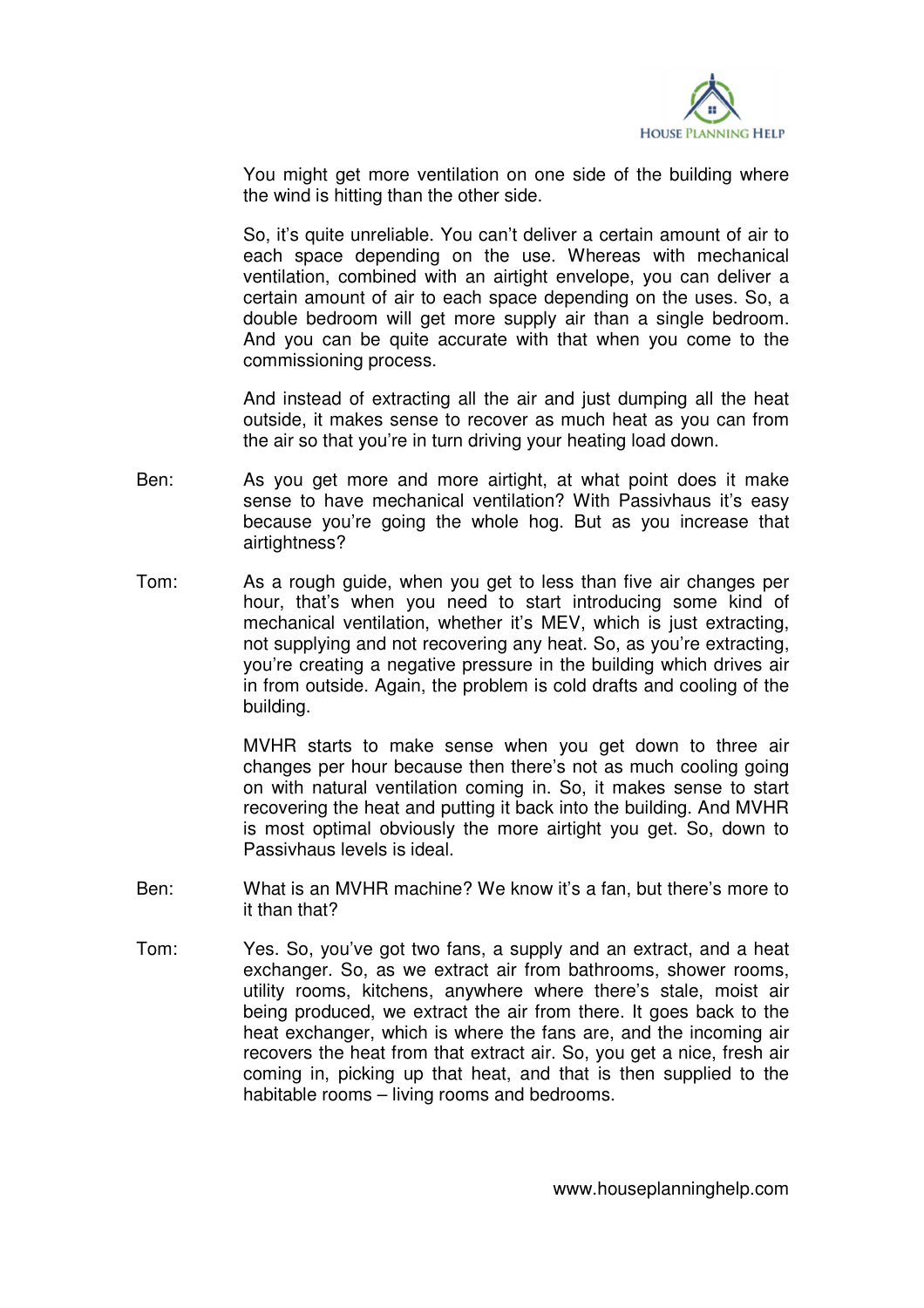

 That air is filtered usually through an F7 filter, that's a pollen-grade filter, so you get nice, fresh, clean air supplied to the rooms.

- Ben: What's important? What do we need to know to get MVHR right?
- Tom: The first thing is, the design is everything. People often focus mainly on the specification of components, which is right, but at the same time you can spend as much money as you want on the specification of components; if it's not designed right, they're not going to work anyway. You're going to have to turn it off because it will be too loud and it will be inefficient.

 So, the key thing is getting it designed well, getting someone who can give you sound levels before you've installed the system; pressure loss data is always important. You know it's being designed properly then, if someone can provide you with that information.

- Ben: How do you find a good designer or know that they're good at designing?
- Tom: Asking key questions is always good. 'Can you provide me with sound data at design stage?' If they can, that's good. 'Can you provide me with pressure loss data at design stage?' If they can, that's good.

 And rather than someone just drawing a schematic of some ducting on a piece of paper, you want someone who's going to look at your structure, design it around the structure to make sure when you get it to site it's actually going to go in, and you can pre-empt the number of bends and things that are needed in the design. So, again, you can calculate whether the air that you're supplying is actually going to make it all the way along this ducting route to that room at the end of the building. Because sometimes it won't do it.

- Ben: Is this to do with pressure loss?
- Tom: Yes.
- Ben: What is pressure loss?
- Tom: Basically, it's the resistance that the duct is putting into the airflow through it. So, it's the resistance that the duct is providing to that airflow.

 Let's say you had a duct that was corrugated on the inside or even fluffy on the inside. The air isn't going to flow as freely through that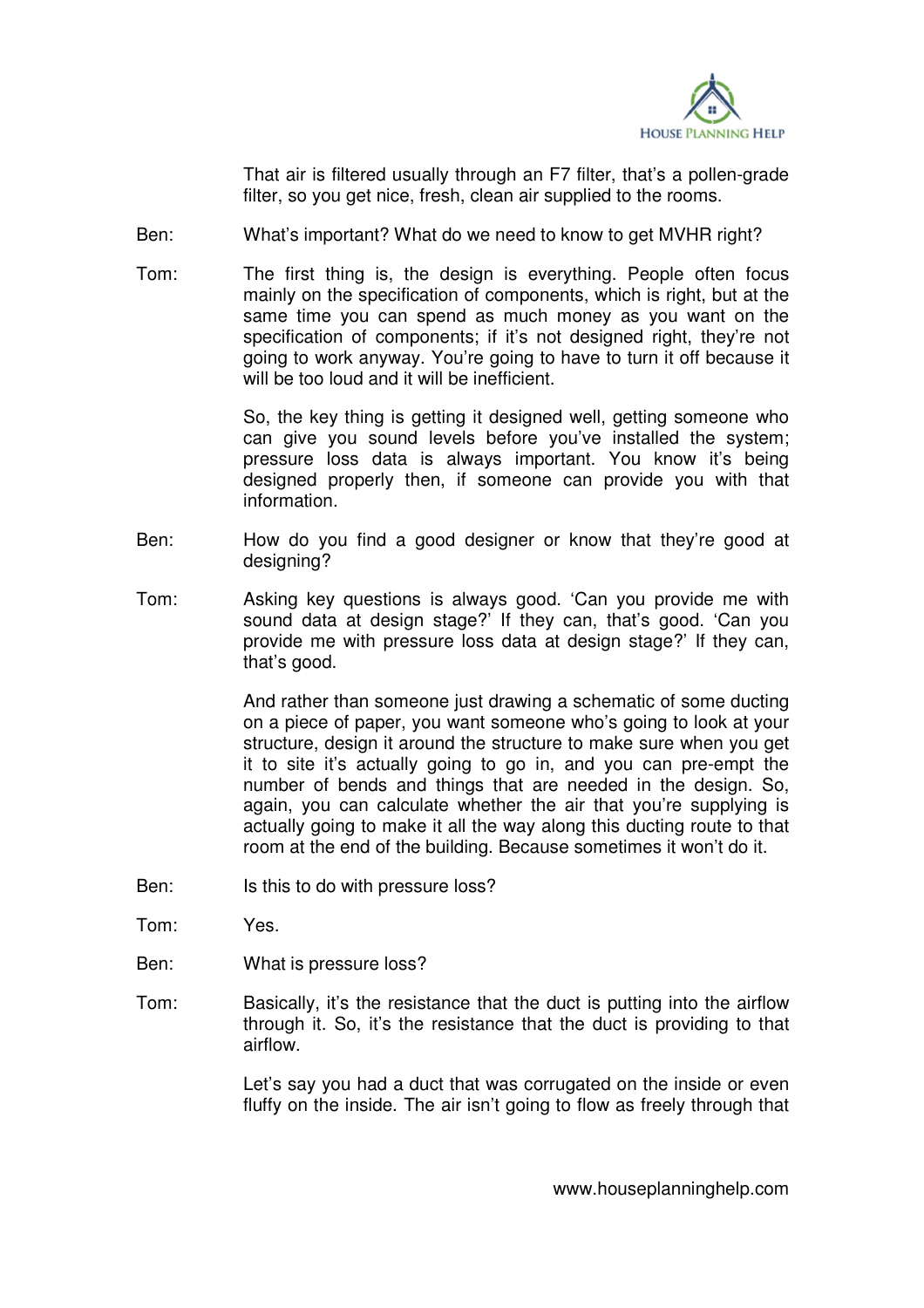

as it would through a completely smooth, say, metal duct. So, it's kind of resisting the airflow through it.

 If the pressure loss is too high, the fans are working too hard to try to drive the air down that duct. It's nice to have a low pressure loss so the fans are just trickling along.

- Ben: And the second that you start increasing the fan power is when you increase noise as well.
- Tom: Yes, exactly. It's always good to oversize the unit so it's not running too hard. Again, increasing the pressure will drive up the noise levels and the energy consumption.

 It's kind of similar to when your filters get blocked. If you never change your filters, your fans are going to work harder and harder to drive the air through those filters because they're becoming blocked. So, they need to work harder to keep up that airflow.

- Ben: And this ducting, I've got it on my own house, the rigid ducting. What do we need to know about it and why do you like this type of system?
- Tom: We like the rigid systems because basically, it's easier to get a low pressure loss with careful sizing of ducts.

 So, we can start off with a larger duct in larger houses. That might be a hundred-and-sixty mill. And then you start to branch off there with a hundred-and-twenty-five and a hundred mill.

 A lot of people think that the radial system saves space, but if it's done properly, instead of having one one-hundred mill. duct to, say, a bedroom, you'd have two ninety mill. ducts. Because those ducts are carrying the same amount of air but they're smaller, so there needs to be more of them to compensate for that.

 With the steel stuff, the rigid stuff, it is important to bear it in mind quite early and get the components on site in time. And often, a common mistake is for people to get the joists installed and then start trying to put rigid ducting through them. Which obviously, you can't feed it in. So, it's important that any ducts going through the joists are installed as the joists are erected.

Ben: You mentioned radial versus branch there for a second. Can we stop and look? Because there's a whole other way of doing it. I know that you don't specifically specialise in that but what is radial?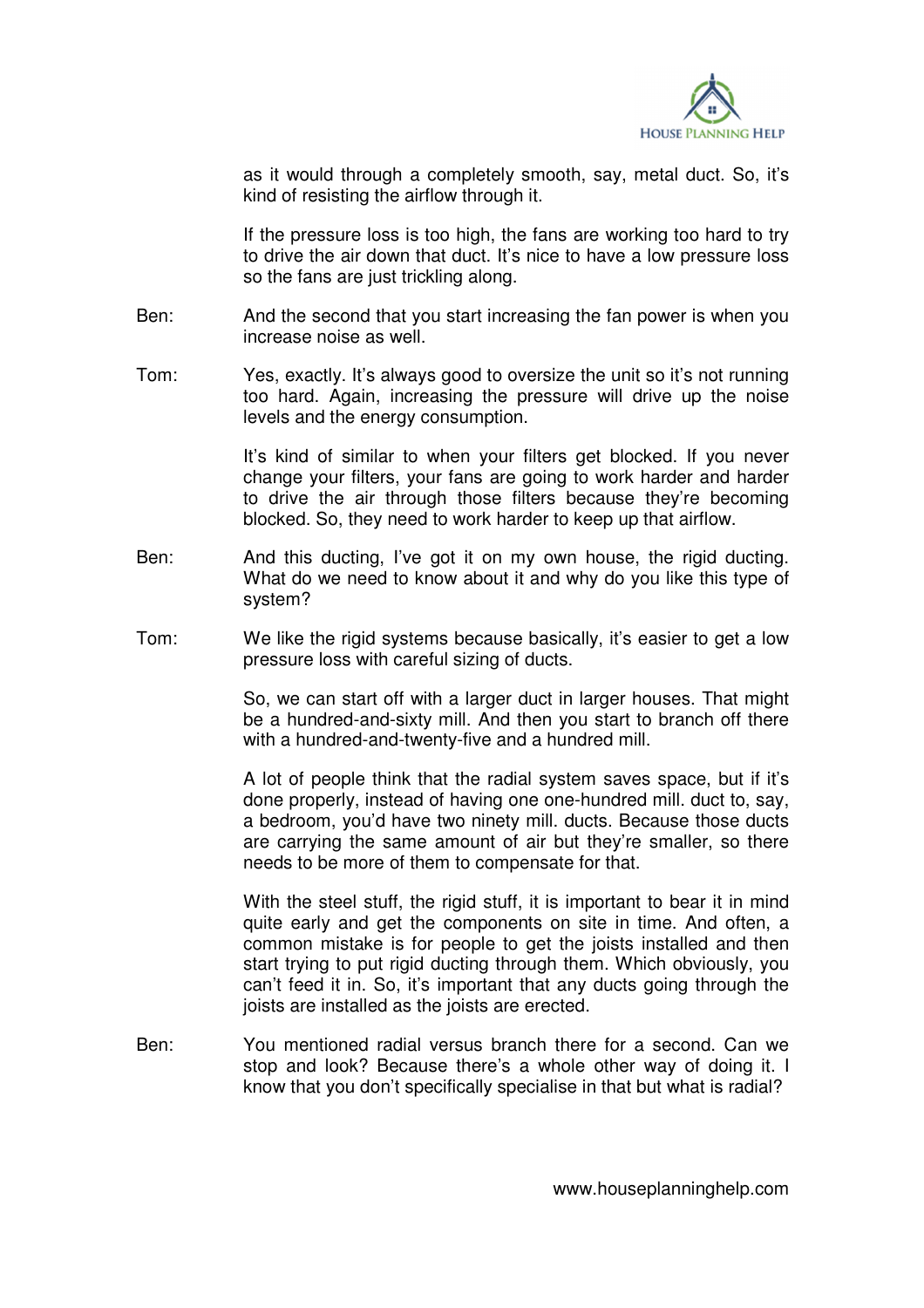

Tom: A good way to look at it is, it's also called an octopus system. So, you have a main manifold at the start of the system which is just a box with a lot of small spigots on it. You plug your semi-rigid plastic radial ducting into that, and then you go off to your rooms.

> So, each room would have its own branch, or two or three branches, all the way from this manifold at the start of the system, all the way to the air valve in the room. Which is good at preventing any cross-talk sound travelling from room to room because the sound can't make it all the way along those ducts.

> Radial systems do have their uses, especially in retrofit cases where you simply can't get the rigid stuff in; it's too big. But it's important to be careful and make sure it's getting designed properly.

- Ben: I've seen one go in at Buckinghamshire Passivhaus and it seemed like the commissioning of that was a lot simpler because you do that at the unit. I know we're going to come on to this with the branch system. But can you explain how you'd commission a radial system?
- Tom: Yes. It's similar to a rigid system really. You'd tell the unit what airflow you need – it obviously depends on units but a lot of units these days you just tell the unit what airflow you need for the supply, what airflow you need for the extract, on fan speeds one, two and three.

 You'd then set that and go around each air valve in each room, measure the airflow coming out of it, and check it's right. If it's not, you'd adjust the airflow. So, each air valve has a damper built into it. You'd adjust that and then go around, measure the others, and it's kind of a balancing act. A lot of toing and froing until you've got the right amount of air going into each space.

So, it's not really self-balancing as such.

- Ben: But the one that I saw and I'm going to describe this really badly, I should think – they were doing it at the system and popping out little bits of plastic. As I said, I was going to describe it badly.
- Tom: Yes, what that is, it's likely that they had dampers on each branch to each room. So, them popping out the plastic was them opening the damper further to allow more airflow along that branch which will in turn take some airflow from another branch. That is a way of commissioning radial systems, doing it via dampers at the beginning of the system.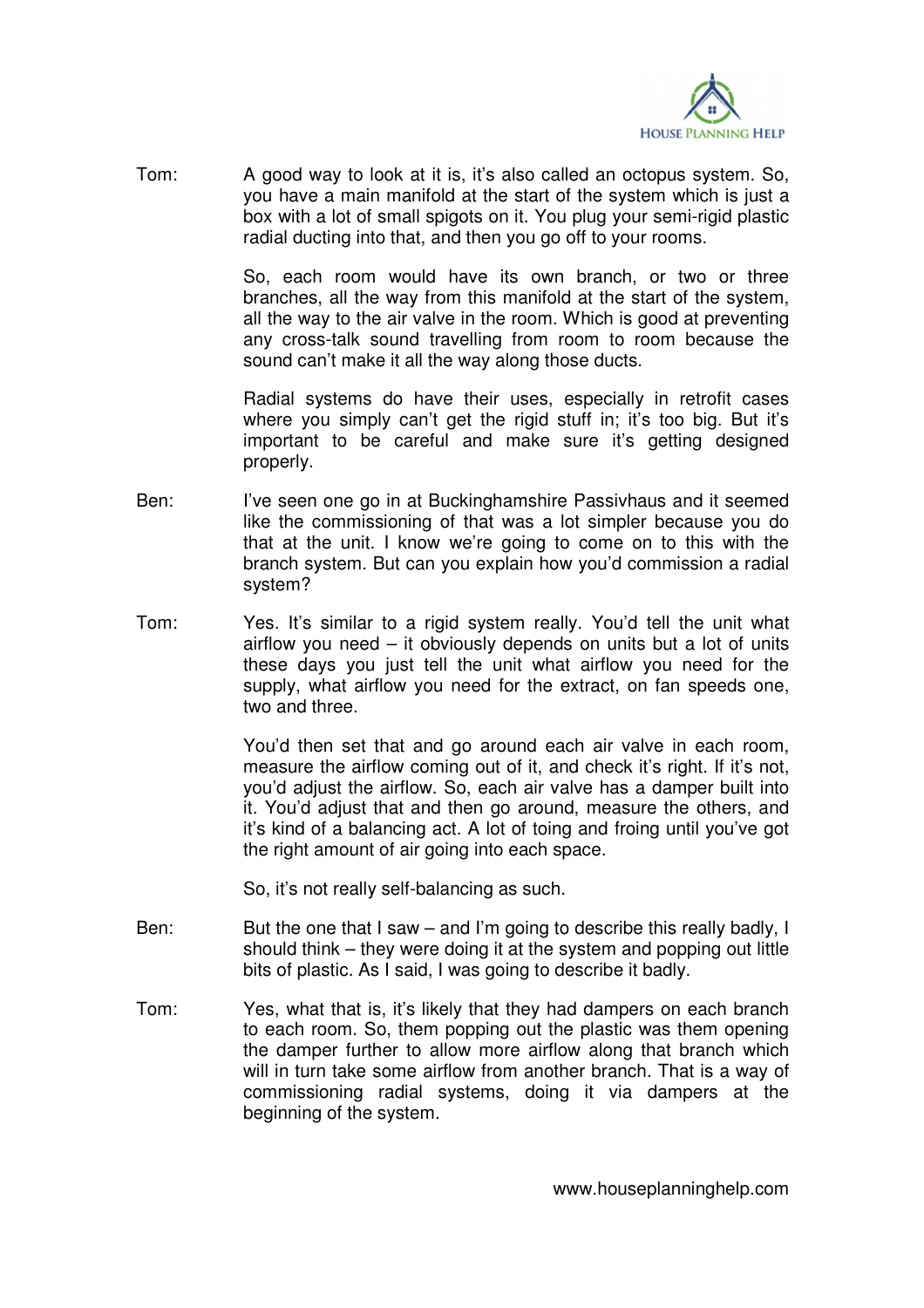

 The arguments for it, you're not having to go to each room, running from room to room adjusting things. It can all be done there at the unit.

- Ben: Let's talk about the commissioning because I watched this. I imagine Steve from Green Building Store has done this so often that it's a quick process. But I've spoken to other people who say it can take forever to go from room to room. So, explain what you're doing at each specific point and how you're gradually balancing it.
- Tom: Alright, well you're right, Steve's got it down to a fine art and it definitely keeps him fit running around those big London houses.

 Basically, all we're doing, once we've told the unit what it's running at  $-$  so, if we say to the system we need three-hundred metres cubed per hour on fan speed two; then let's say we're supplying thirty-five metres cubed per hour in a master bedroom – we'd go into that bedroom. If we were getting forty-five metres cubed per hour, we'd screw the damper closed more so that you're not getting as much airflow coming through it.

 The way we measure that airflow is we put an anemometer over the air valve and that has some kind of hot wires in it that measure how much air is coming out of it.

 Once we've closed the damper down a bit, we'd take another measurement and hopefully get it to thirty-five. But as we close that damper down, that's driving the air from this air valve into another air valve somewhere else. So, we'd then have to go to the next room to see what we're getting out of there. Hopefully now that we've closed the one in the master bedroom, we're getting more air coming out of that one to the right level.

 If we were then to go into a living room and tweak that air valve, we'd then again have to go back to the master bedroom and check that again because it's all one system. So, if you alter one, it alters all of them.

- Ben: We're going to have a video on that in the Hub at some point, but it's probably a few months off. Let's talk about those air valves that come out in the different rooms. Why are they different? What do they do?
- Tom: The supply valves, again let's just say in a bedroom, a ceiling mounted supply valve, it has a kind of plate over the front of it, so that the air rather than just blowing out of the front of the air valve down into the room, it blows across using what's called the Coandă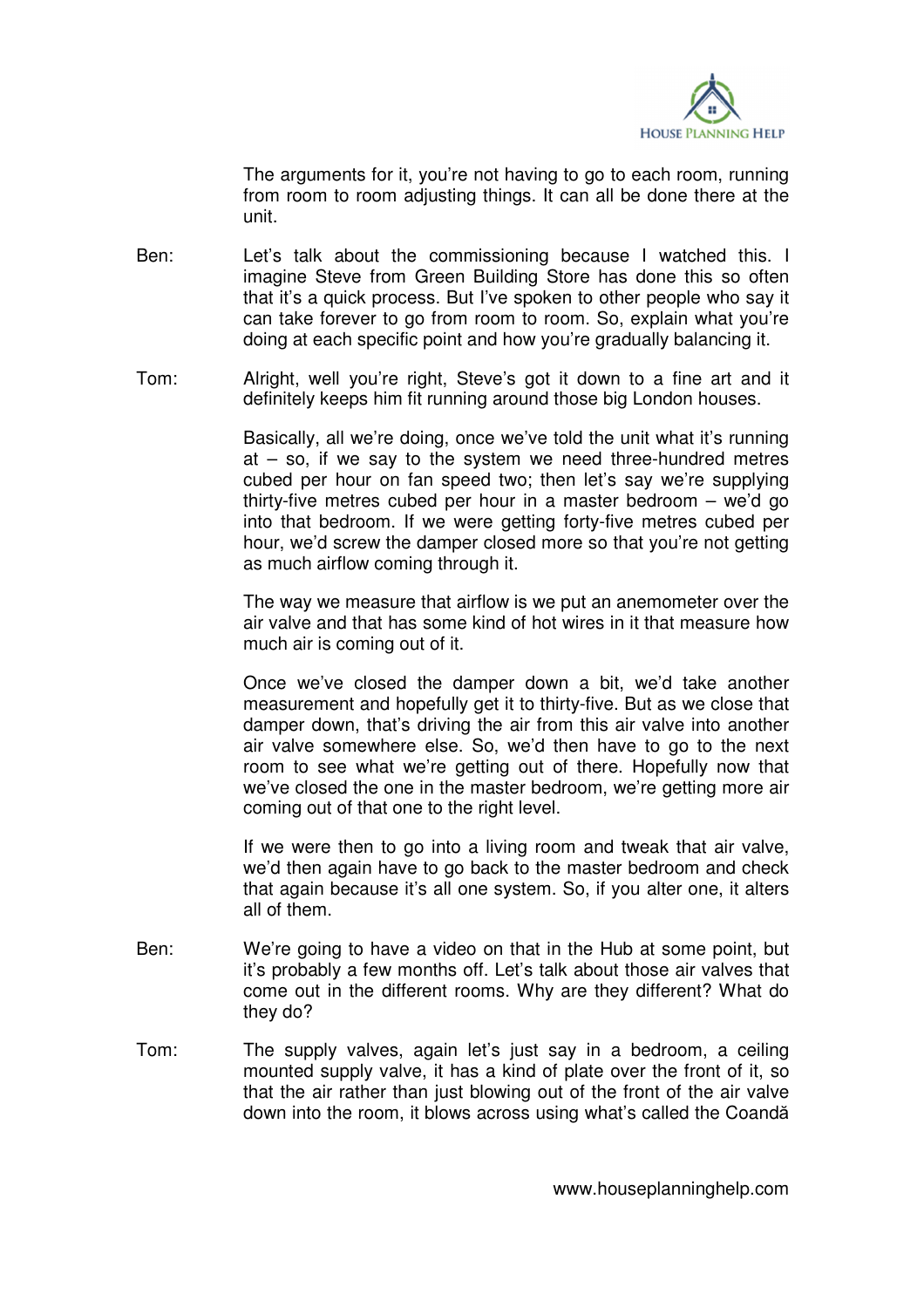

effect, where the air will stick to the ceiling, travel across the room, hit the walls and go down the walls.

 The extract valves don't have a plate on them because there's no need to. We're only extracting. So, they have a damper that kind of screws into the body of the valve.

 It's important when you design a system to make sure that the valve isn't too far closed because then it will become clogged up with dust. So, it's nice to have it open by a good few millimetres. Similarly, with the supply ones. If we close that plate on the front which is a damper too tight, there's a chance that the air could start whistling out of it. Which obviously you don't want in a bedroom.

 In the kitchen, we'd put a filter in that air valve so that it's not taking any remaining airborne grease and clogging up the system. So, we always try and get a filter in there.

- Ben: This is a question that has been on my mind as I look at ours. How easy is it to adjust them? If the cleaner is coming around and giving them a quick onceover, should I be worried?
- Tom: They are easy to adjust. What should be done after commissioning, once it's complete, the commissioning engineer should lock off the air valves. There are different ways of doing that on different air valves. Most of them it's quite simple. You just put a nut on each end and tighten it really tight.

 Yes, if you went up and really, really wanted to adjust it, you could do. But kids aren't going to be able to adjust it, the cleaner's not going to knock it around with a feather duster.

- Ben: So, I've no excuse for all that dust now, trying to keep them away! What about the design principles for external vents?
- Tom: One of the good things to look at is trying to get the intake and exhaust ducts on the north elevation, particularly the intake. That way it's in a shaded area in the peak of the day in summer. So, the summer bypass is more efficient because you're bringing in the cooler shaded air.

 It's nice not to have them blowing right next to a window or into a neighbour's garden or somewhere where you might sit in summer and eat your dinner. Because it is going to be blowing quite hard, it's likely to be audible. Even with a silencer, it's still likely to be audible.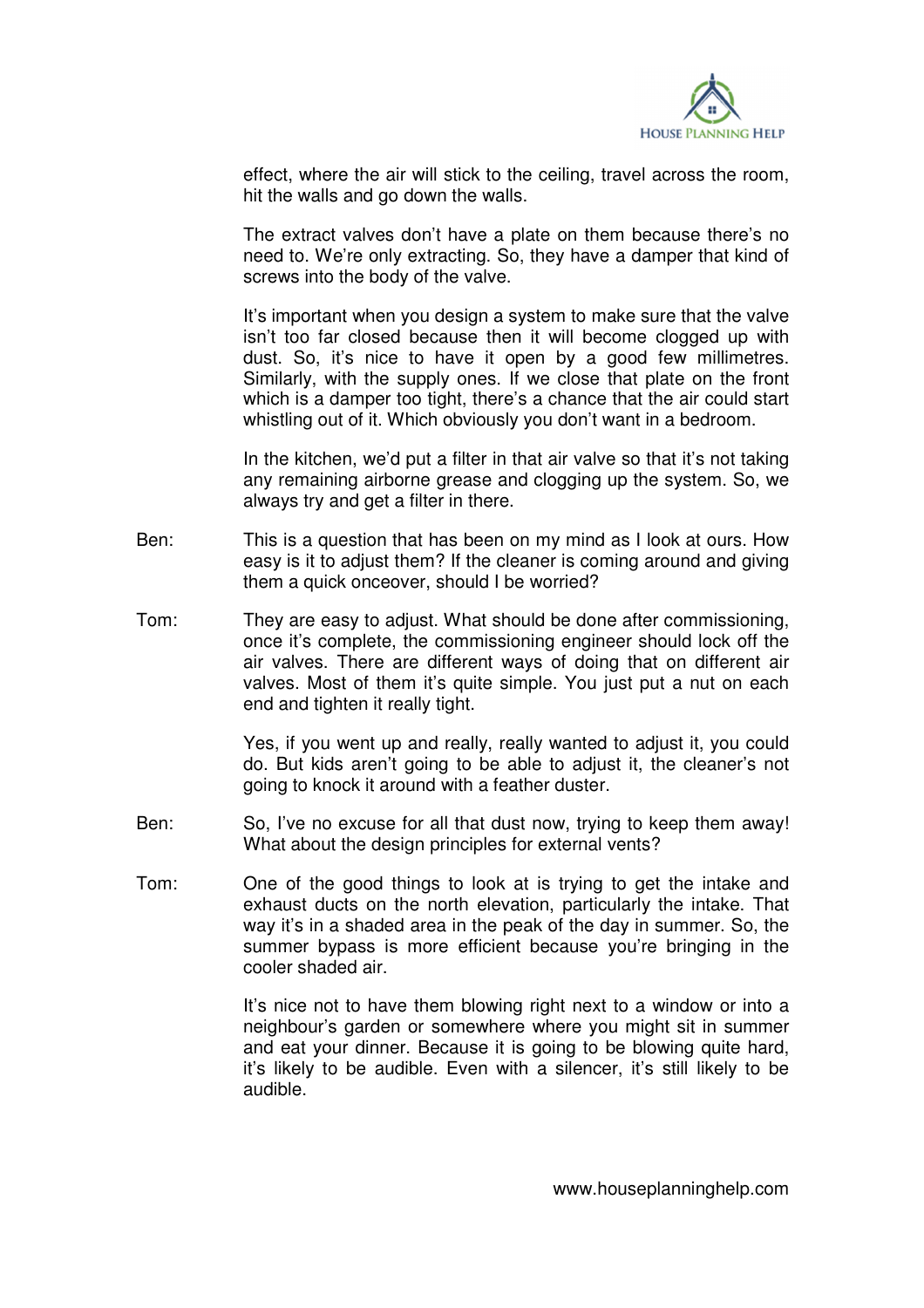

 And you don't want it too close to the ground because if it is too close to the ground, it will blow up and leaves and debris and animal hairs and the intake duct will then bring that in which blocks up your filters quicker. So, it's nice to get it above one-point-five metres above the floor level really.

- Ben: One of our neighbours had a bonfire that just hung in the air. There was no wind at all, and we noticed that the house filled up with smoke quite quickly. I did a quick 'what should I do' on Twitter. So, you can control these units. Is it the best idea to just take the flow rate down to absolute minimum if something like that happens and you start to think, 'this is weird'?
- Tom: Yes, maybe in that case you could set the unit to unoccupied. It would mean you're getting very little ventilation, but for the time that it takes for that smoke to clear, it'd probably be alright.

 We have a problem where if someone lives quite rurally and there's a lot of people with log burners, that the smell becomes permanent rather than just the neighbour's having a bonfire. It becomes all through the winter. You can get active carbon filters that will take out that smoke, take out that smell and filter the air down even better than an F7 filter to make sure there's less remaining pollutants in that air.

- Ben: A couple more things then. The actual controls for this. You always try to keep them simple. I like it because when someone comes in, I can say, 'we basically just leave it alone.' That's the control. Unless you want more ventilation, when you press up, and as you say, if you're not there, you go down to the unoccupied.
- Tom: Yes. Basically, we like to keep it as simple as possible. That way the end user always knows how to use it, there's less to go wrong mechanically. Some people like the intelligent controls, the app on the phone, humidity sensors, but basically we say to just leave the unit running on fan speed two and that will provide you with enough ventilation.

 If you leave the house, you could put it on unoccupied, you could set it on fan speed one, but there's no real need to unless you're leaving for a long time, because the energy consumption shouldn't be that high.

 Maybe if you're cooking or if it's, say, Christmas and you've got a lot of people round, you can boost the system which will increase the ventilation rates for a set time, usually forty-five minutes, and then it will automatically drop back down to fan speed two. The reason we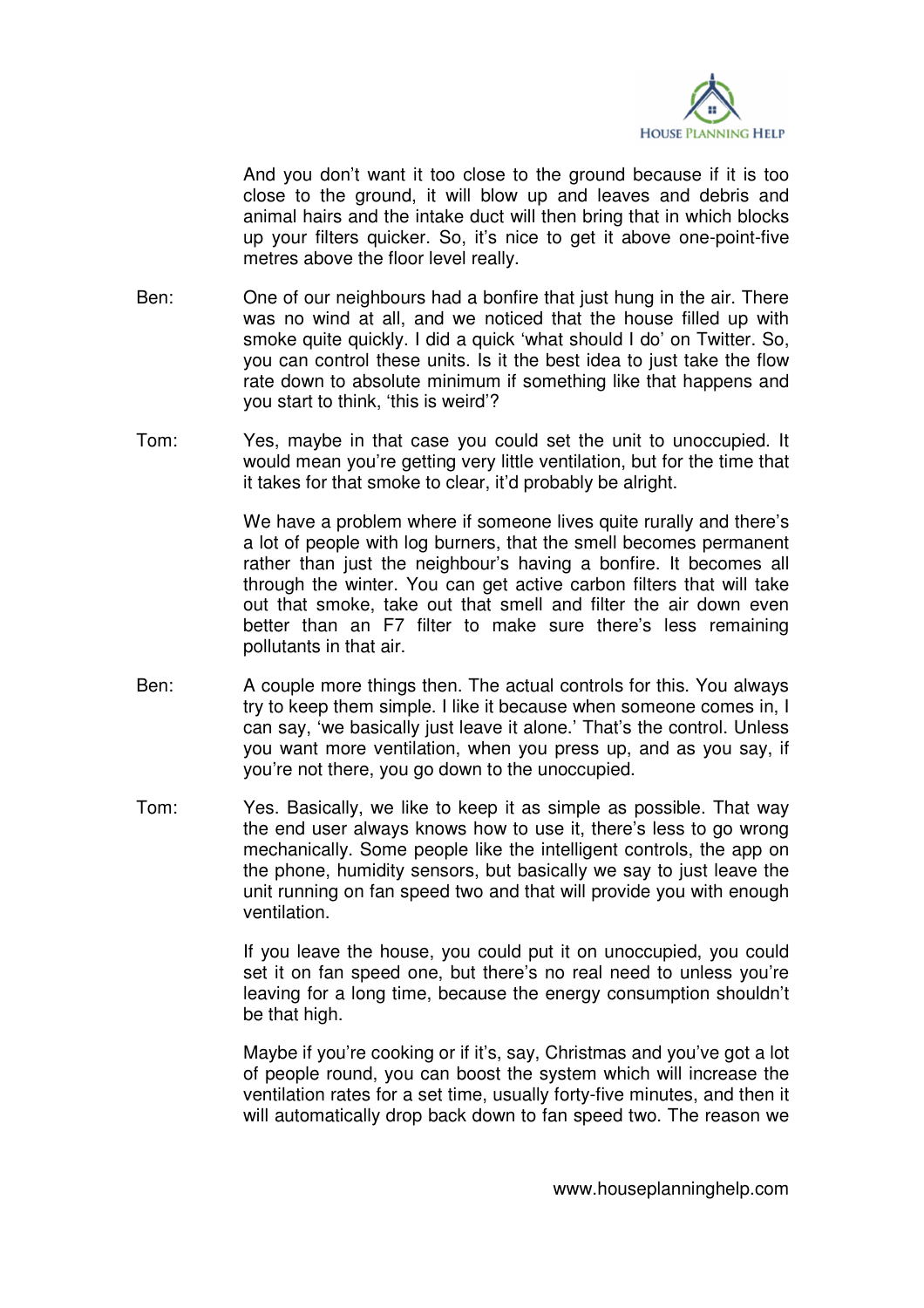

say forty-five minutes is because that's, let's say, an average time to cook a meal. The German's also call it the party button because we use it when there's a lot more people around.

But yes, keep it as basic as possible really.

- Ben: What are those controls and how many can you have? My house, it's just one on the wall. But are there any other options that you have?
- Tom: Yes, there are. The basic thing to do is to have one main controller which you put in your kitchen so that when you're cooking you can easily boost. The other option is to put that somewhere else and have remote boost switches in your kitchen.

 In some cases, you could do it in your bathrooms. We wouldn't suggest that because then if someone gets up in the night or early in the morning and boosts the system whilst showering, it can become audible in the bedrooms and disturb those occupants. We design the fan speed two flow rates to remove enough moisture whilst showering without the need to boost.

 Other controls – a lot of the newer units now, you can use apps on smartphones or tablets, or you can control it via a web portal. Which might be a good idea for social housing because you can see from your web portal in the office what the unit is doing, if the pressure loss has gone right up, if filters need changing or someone's blocked an air valve up. That would give you a warning then to go out and check that.

- Ben: And maintenance. What do we need to think about? Is it just filters?
- Tom: Yes, providing you keep on top of your filter changes, there should be very little maintenance. Your filters are likely to need changing every three to six months depending on outdoor air quality, indoor air quality, if you've got a lot of pets or children running around.

 The other maintenance, maybe after five years, unscrew the air valves in the bathrooms and have a wipe around in there. Because they are extracting white dust and towel lint so, that could collect over time.

 Depending on the MVHR unit specified, the extract fan may need cleaning very carefully, ideally by someone who's done it before. Because there might not be a filter before that to collect any dust and it hits the fan first rather than the filter first. So, that can block up.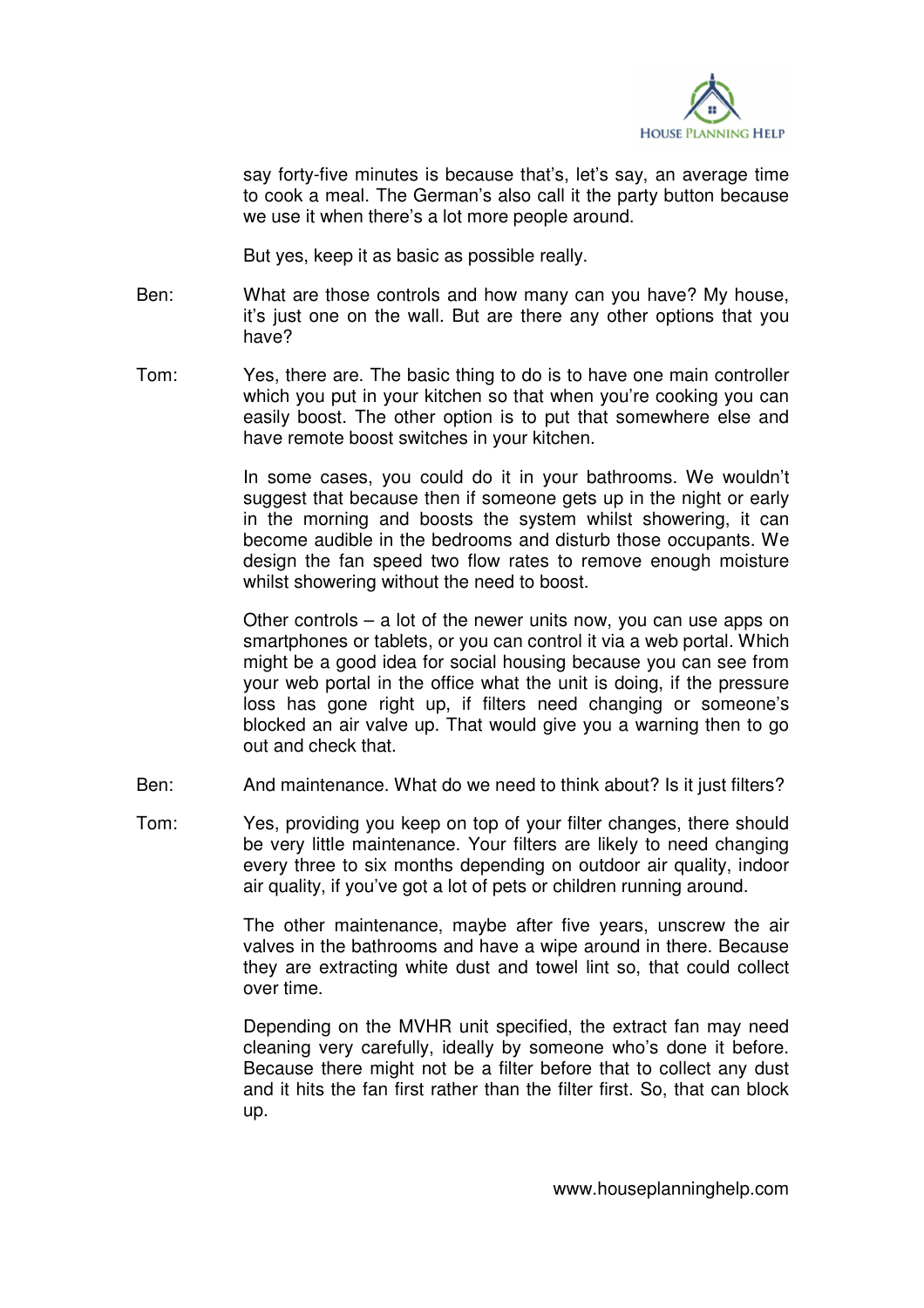

- Ben: I've got a couple of other little bits and pieces. One is about if things haven't been done well, is there a risk of mould growth in the ducts?
- Tom: Mould growth in the ducts yes, there is. It would have to be done really badly for that to happen. Basically, if you turn the unit off for a long period of time, let's say, more than two or three days, then there is a chance of mould growing. Because those ducts are carrying moist air, as is the heat exchanger. And if your heat exchanger starts to go mouldy, you're looking at quite a cost to replace it.

 There shouldn't really be any danger of mould growing in the ducts if the system is left on and each branch to each room basically has got air flowing through it. It's just if the unit is turned off.

- Ben: One of our Hub members has been investigating decentralised MVHR. What is that and is it an alternative? I think the angle that she's coming from is that she's actually not that keen on all the ducting and is worried about things like mould growth. Can you explain a little bit about it and could it have a use in a new-build home?
- Tom: Decentralised is MVHR but what you'd have in most cases is each room would have its own unit built into an external wall to outside or ducted to outside.

 The problem is that each room then has a fan in it which can create sound problems in that room. A lot of them will say they're down at fifteen decibels. How accurate that is, I don't know. I've never seen one in practice actually.

 In new-builds, I'd always suggest having one central unit. It's less grills on the outside of the building. With decentralised, if you've got four rooms each with a decentralised unit, then that's four external grills which isn't going to look great. And with the cost, it's unlikely to come out cheaper.

 So, with a new-build, if you can design the ducting into the building, which you can at new-build stage, then it's worth going for a ducted system.

- Ben: Just thinking about my own system Alan designed this; we've done a podcast on that, that we'll probably link up  $-$  but what work do you do once you've got designs from someone like Alan?
- Tom: When we've got them from someone like Alan, there's very little to do. We've worked with Alan a lot in the past. So, we know that he knows what's going on really. He knows what he's doing.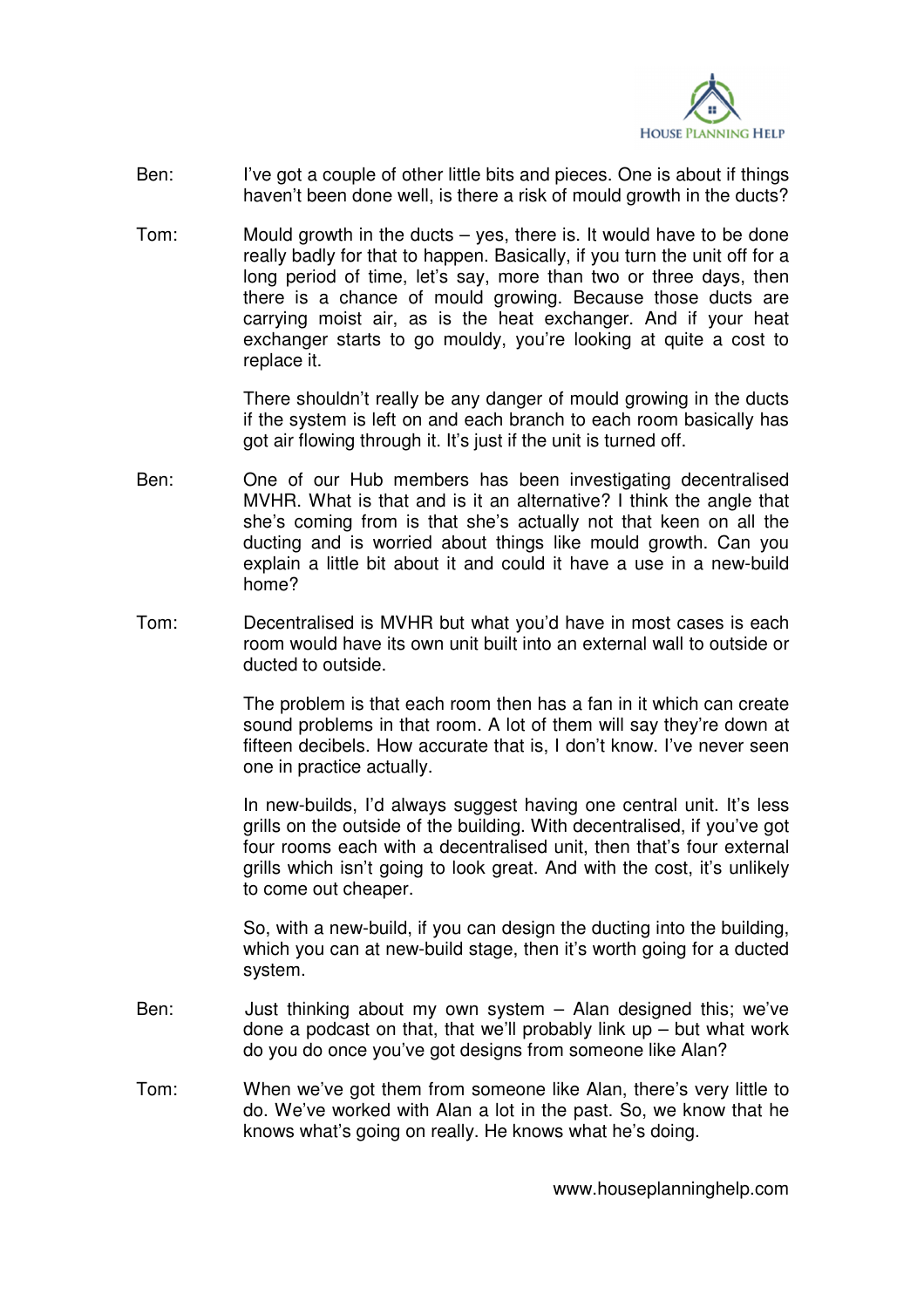

 Basically, we just model it in our 3D modelling package, double check things such as pressure losses, sound levels, we chat to Alan on that basis and check he's happy with everything. Then basically we can do a bill of materials then off our model, to get a full list of parts, making supply much easier and more efficient.

- Ben: When you've got all these pieces, how competent are the main contractors in doing a good job on site and is there anything they need to be told?
- Tom: Usually we've got a main contractor who, even building down to passive levels, is very keen and has got a good attention to detail. So, he's quite happy to install an MVHR system with good installation drawings.

 If you've got a system where every part is labelled and the parts come to site to suit those drawings, then there's little really that can go wrong. As long as you stick to those drawings, any amendments that need to be made on site, just communicate them with us so we can check they're going to be alright.

 There always will be tweaks that are needed on site because we can sit there in the office and look at the drawings and say, 'you need to do this and go around that steel.' But things always change on site, don't they? Unexpected things crop up.

 Self-builders, again if you've got a self-builder with good practical knowledge, they're good installers as well. They pay close attention to it. They know how much work has gone into the design so, they want to do it right. No shortcuts are taken.

- Ben: And finally, is there anything else we should be thinking about or anything else that you don't think we've mentioned that we should just crowbar in at the end?
- Tom: No, I don't think so. Again, there can't be enough stress put on the design stage. It's essential really. Thinking early on in your building project what size ducts do I need, where do I need to run them, what size joists will I need to accommodate these ducts.

 Even as soon as the architects or engineers start doing the building drawings, it's worth then getting your plans submitted to a designer and getting their opinion on unit location and duct sizing.

So, the design is key every time.

Ben: Tom, thank you very much.